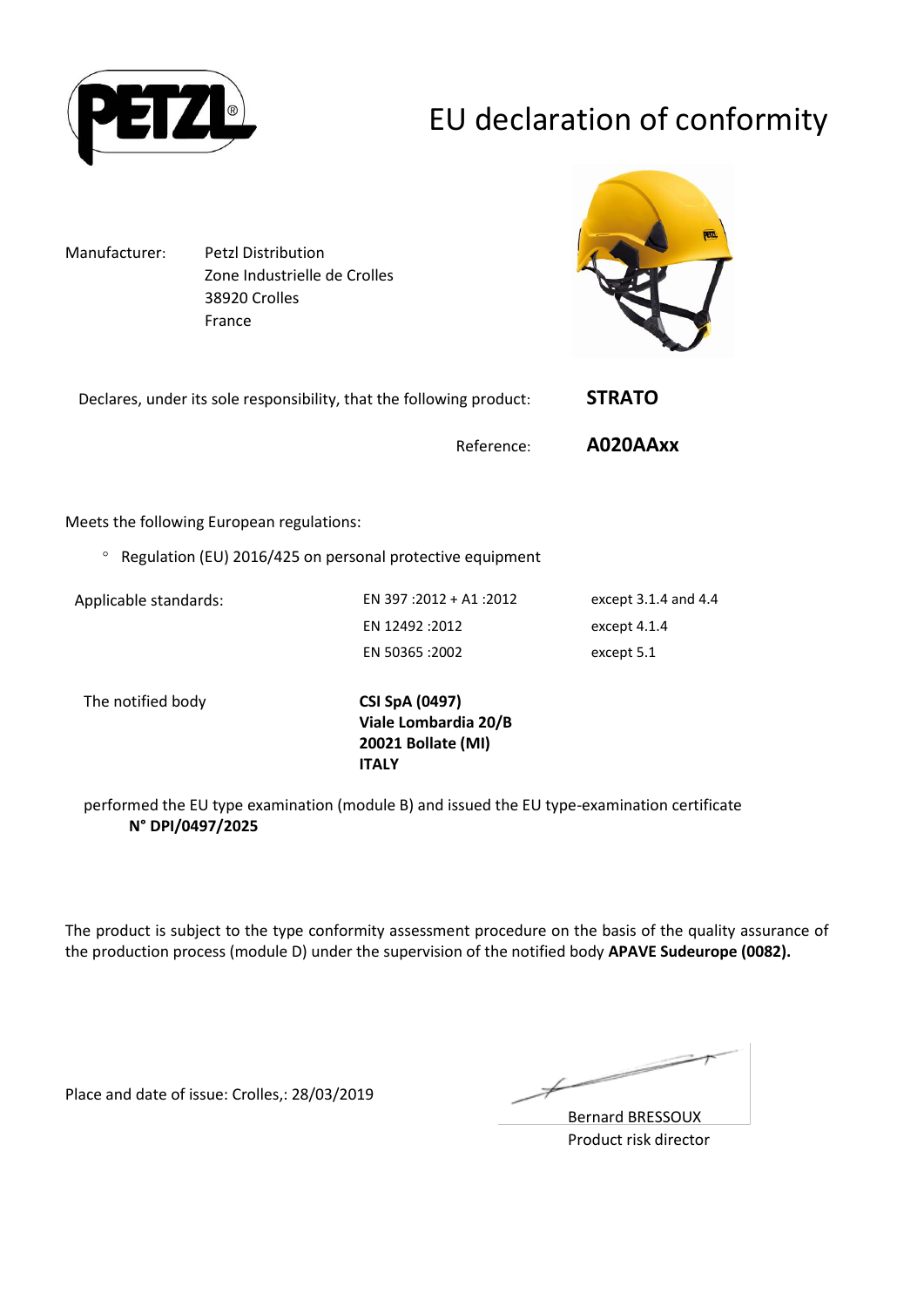

# Déclaration UE de conformité

Le fabricant: Petzl Distribution Zone Industrielle de Crolles 38920 Crolles France



| Déclare sous sa seule responsabilité que le produit suivant: | <b>STRATO</b> |
|--------------------------------------------------------------|---------------|
| Référence:                                                   | A020AAxx      |

Est conforme aux réglementations européennes suivantes:

Règlement (UE) 2016/425 relatif aux équipements de protection individuelle.

Normes appliquées: EN 397 :2012 + A1 :2012 except 3.1.4 and 4.4 EN 12492 :2012 except 4.1.4 EN 50365 :2002 except 5.1

L'organisme notifié **CSI SpA (0497)**

**Viale Lombardia 20/B 20021 Bollate (MI) ITALY**

a effectué l'examen UE de type (module B) et a établi l'attestation d'examen UE de type **N° DPI/0497/2025**

Le produit est soumis à la procédure d'évaluation de la conformité au type sur la base de l'assurance de la qualité du mode de production (module D) sous la surveillance de l'organisme notifié **APAVE Sudeurope (0082).**

Date et lieu d'établissement: Crolles,: 28/03/2019

Ł

Bernard BRESSOUX Directeur risque produit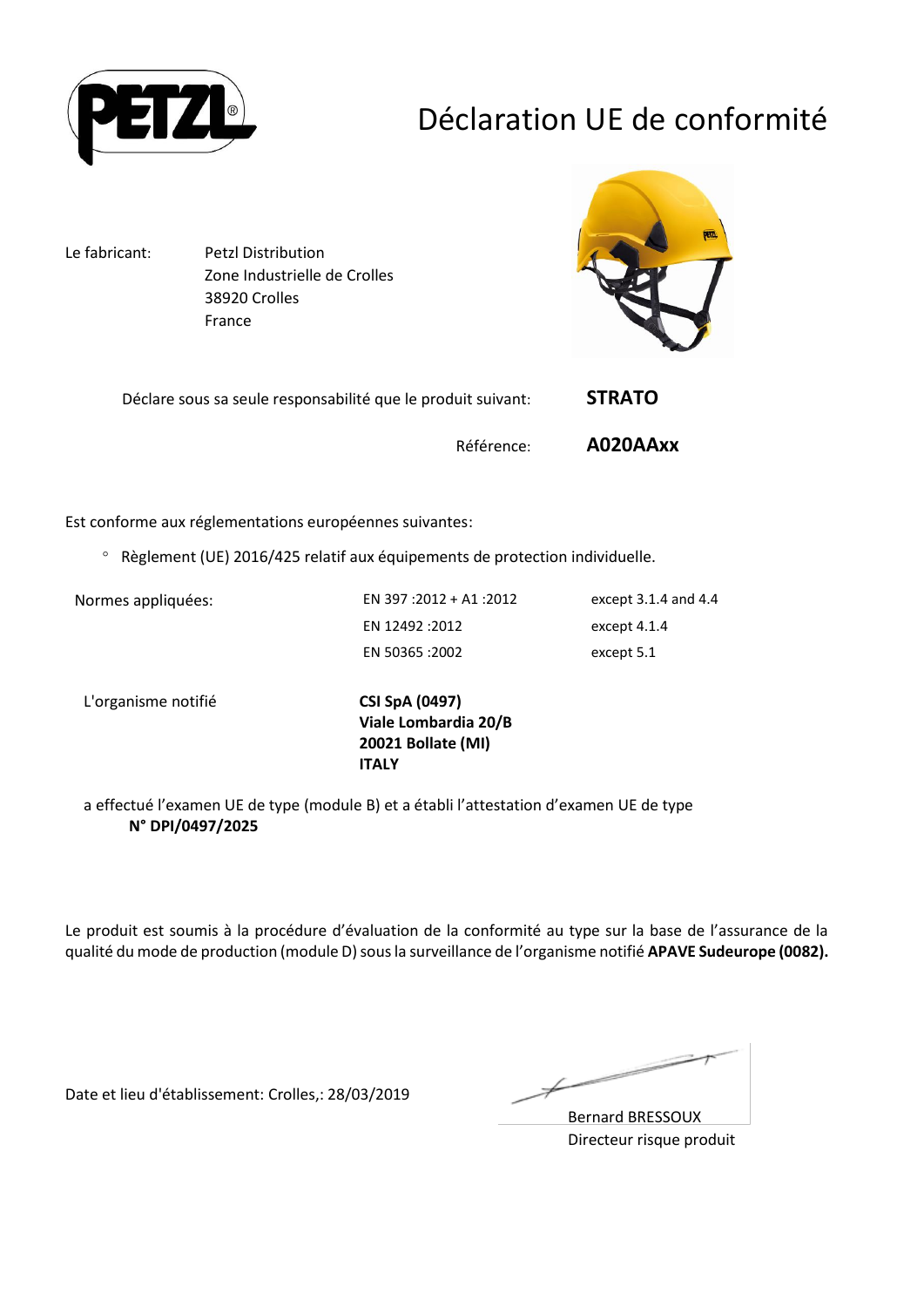

## EU-Konformitätserklärung

Der Hersteller: Petzl Distribution Zone Industrielle de Crolles 38920 Crolles France



| Erklärt in alleiniger Verantwortung, dass folgendes Produkt: | <b>STRATO</b> |
|--------------------------------------------------------------|---------------|
|                                                              |               |

Referenz: **A020AAxx**

Folgende europäische Vorschriften erfüllt:

Verordnung (EU) 2016/425 über persönliche Schutzausrüstungen

Angewandte Normen: EN 397 :2012 + A1 :2012 except 3.1.4 and 4.4 EN 12492 :2012 except 4.1.4 EN 50365 :2002 except 5.1

Die benannte Stelle **CSI SpA (0497)**

**Viale Lombardia 20/B 20021 Bollate (MI) ITALY**

hat die EU-Baumusterprüfung (Modul B) durchgeführt und die EU-Baumusterprüfbescheinigung ausgestellt **N° DPI/0497/2025**

Das Produkt wird dem Bewertungsverfahren hinsichtlich der Konformität mit dem Baumuster auf der Grundlage einer Qualitätssicherung bezogen auf den Produktionsprozess (Modul D) unter Aufsicht der benannten Stelle unterzogen **APAVE Sudeurope (0082).**

Ort und Datum der Ausstellung: Crolles,: 28/03/2019

 $\overline{\phantom{a}}$ ¥

Bernard BRESSOUX Leiter Produktrisiko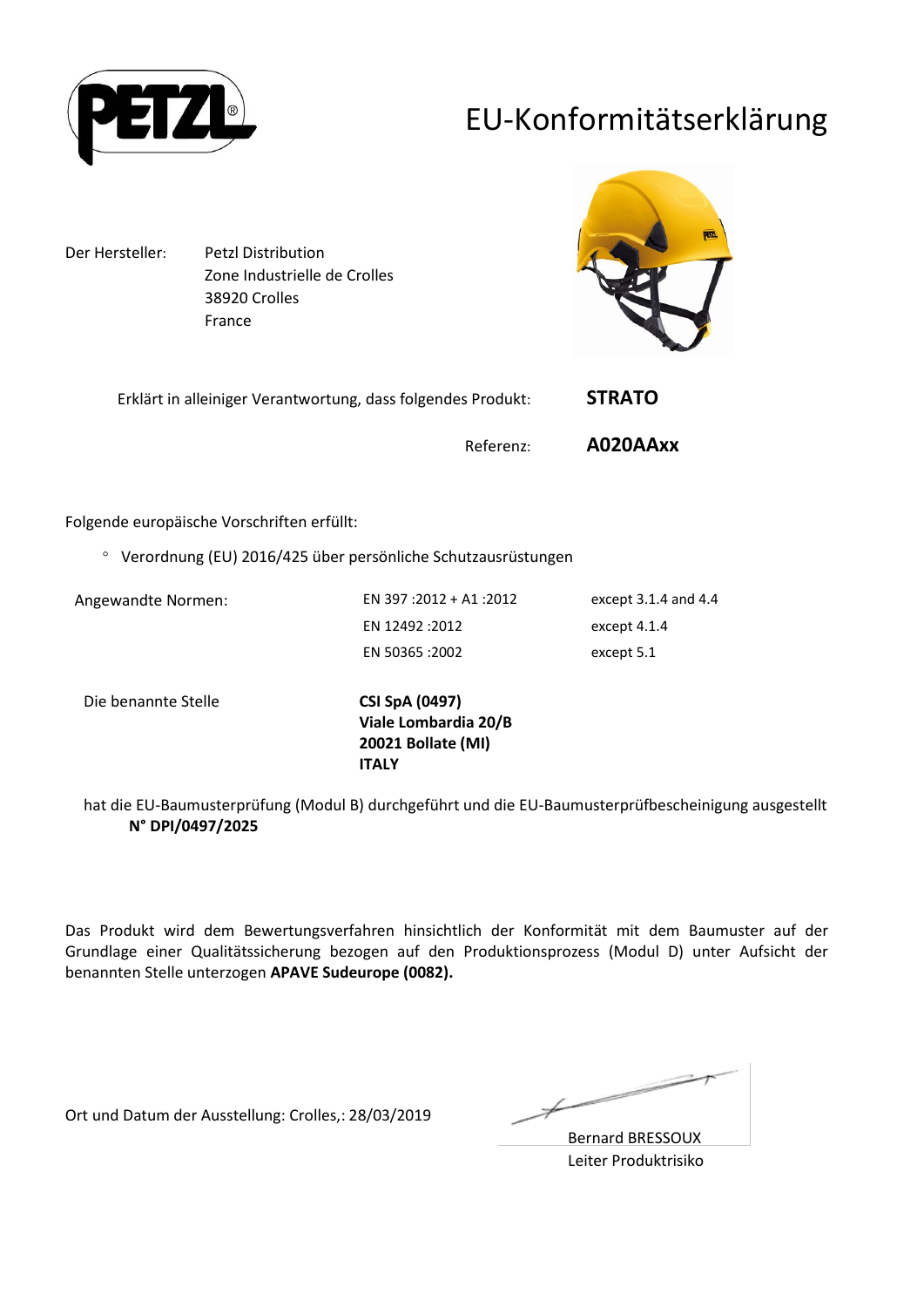

# Dichiarazione di conformità UE

Il fabbricante: Petzl Distribution Zone Industrielle de Crolles 38920 Crolles France



| Dichiara sotto la sua esclusiva responsabilità che il seguente prodotto: |         | <b>STRATO</b> |
|--------------------------------------------------------------------------|---------|---------------|
|                                                                          | Codice: | A020AAxx      |

È conforme alle seguenti normative europee:

Regolamento (UE) 2016/425 sui dispositivi di protezione individuale

Norme applicate: EN 397 :2012 + A1 :2012 except 3.1.4 and 4.4 EN 12492 :2012 except 4.1.4 EN 50365 :2002 except 5.1

L'organismo notificato **CSI SpA (0497)**

**Viale Lombardia 20/B 20021 Bollate (MI) ITALY**

ha svolto l'esame UE del tipo (modulo B) e ha rilasciato il certificato di esame UE del tipo **N° DPI/0497/2025**

Il prodotto è oggetto della procedura di valutazione della conformità al tipo basata sulla garanzia di qualità del processo di produzione (modulo D) sotto la sorveglianza dell'organismo notificato **APAVE Sudeurope (0082).**

Luogo e data del rilascio: Crolles,: 28/03/2019

 $\not\!\!\!-\!\!\!-$ 

Bernard BRESSOUX Direttore del rischio di prodotto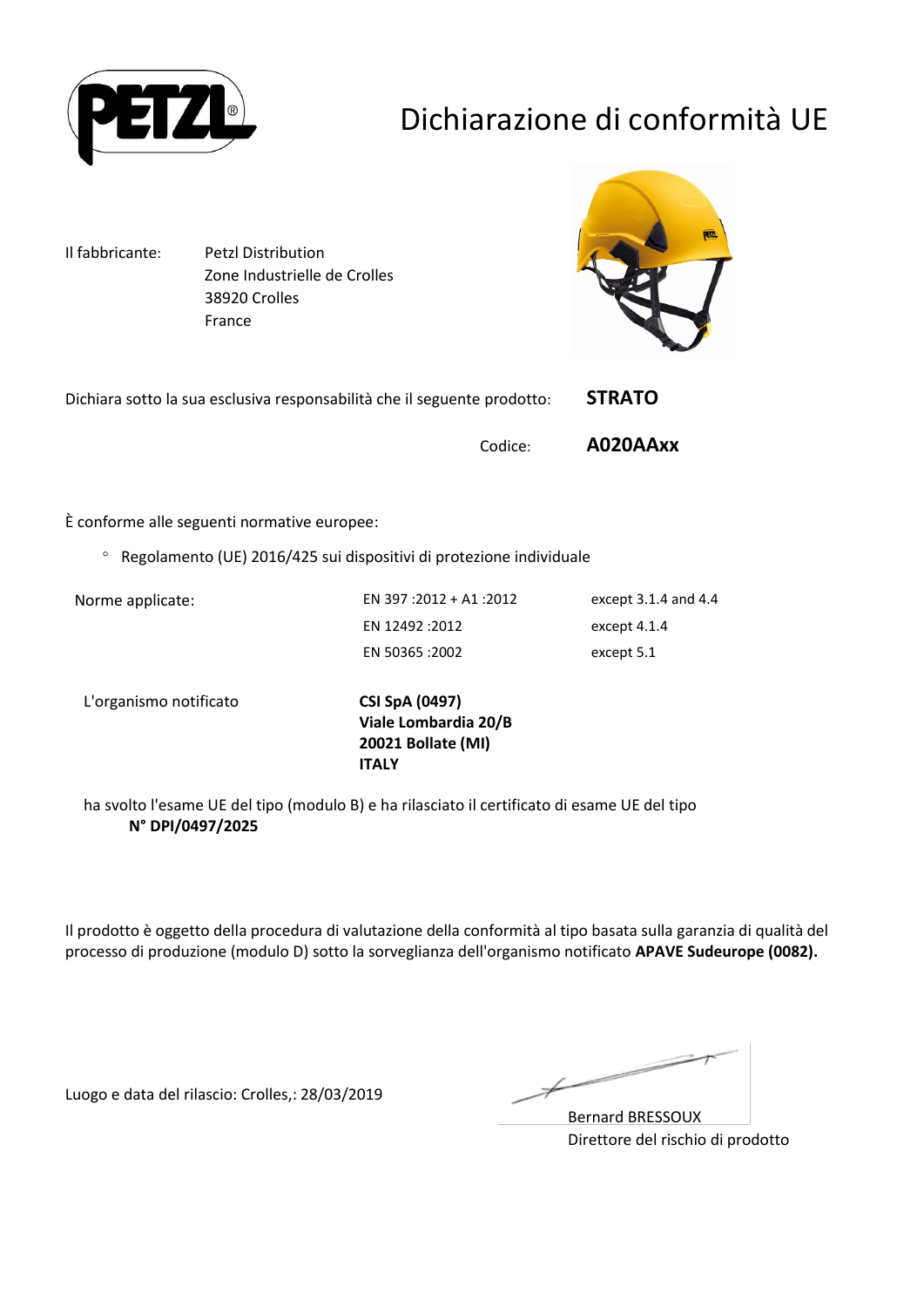

# Declaración de conformidad UE

El fabricante: Petzl Distribution Zone Industrielle de Crolles 38920 Crolles France



| Declara bajo su única responsabilidad que el producto siguiente: | <b>STRATO</b> |
|------------------------------------------------------------------|---------------|
| Referencia:                                                      | A020AAxx      |

Es conforme con la siguiente legislación europea:

Reglamento (UE) 2016/425 relativo a los equipos de protección individual

Normas aplicadas: EN 397 :2012 + A1 :2012 except 3.1.4 and 4.4 EN 12492 :2012 except 4.1.4 EN 50365 :2002 except 5.1

El organismo notificado **CSI SpA (0497)**

**Viale Lombardia 20/B 20021 Bollate (MI) ITALY**

ha efectuado el examen UE de tipo (módulo B) y ha expedido el certificado de examen UE de tipo **N° DPI/0497/2025**

El producto está sometido al procedimiento de evaluación de la conformidad con el tipo basada en el aseguramiento de la calidad del proceso de producción (módulo D) bajo la supervisión del organismo notificado **APAVE Sudeurope (0082).**

Lugar y fecha de emisión: Crolles,: 28/03/2019

 $\overline{\phantom{a}}$ 

Bernard BRESSOUX Director del riesgo del producto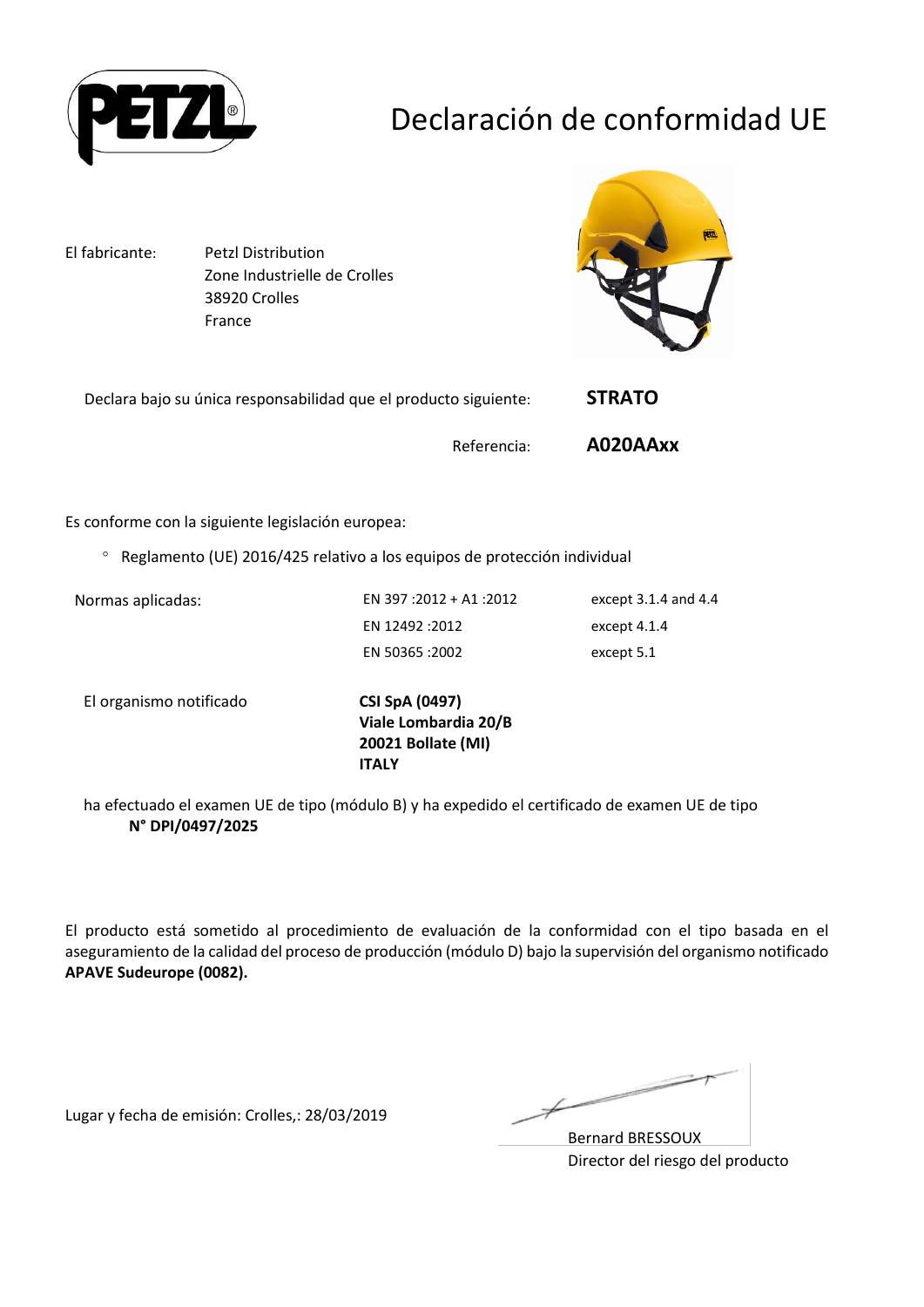

## Declaração UE de conformidade

O Fabricante: Petzl Distribution Zone Industrielle de Crolles 38920 Crolles France



| Declara sob sua exclusiva responsabilidade que o seguinte produto: |             | <b>STRATO</b> |
|--------------------------------------------------------------------|-------------|---------------|
|                                                                    | Referência: | A020AAxx      |

Está em conformidade com a legislação europeia seguinte:

Regulamento (UE) 2016/425 relativo aos equipamentos de proteção individual

Normas aplicadas: EN 397 :2012 + A1 :2012 except 3.1.4 and 4.4 EN 12492 :2012 except 4.1.4 EN 50365 :2002 except 5.1

O organismo notificado **CSI SpA (0497)**

**Viale Lombardia 20/B 20021 Bollate (MI) ITALY**

efectuou o exame UE de tipo (módulo B) e estabeleceu o certificado de exame UE de tipo **N° DPI/0497/2025**

O produto é submetido ao procedimento de avaliação da conformidade com o tipo baseada na garantia da qualidade do processo de produção (módulo D) sob a vigilância do organismo notificado **APAVE Sudeurope (0082).**

Local e data de emissão: Crolles,: 28/03/2019

 $\overline{\phantom{a}}$ 

Bernard BRESSOUX Diretor de risco de produto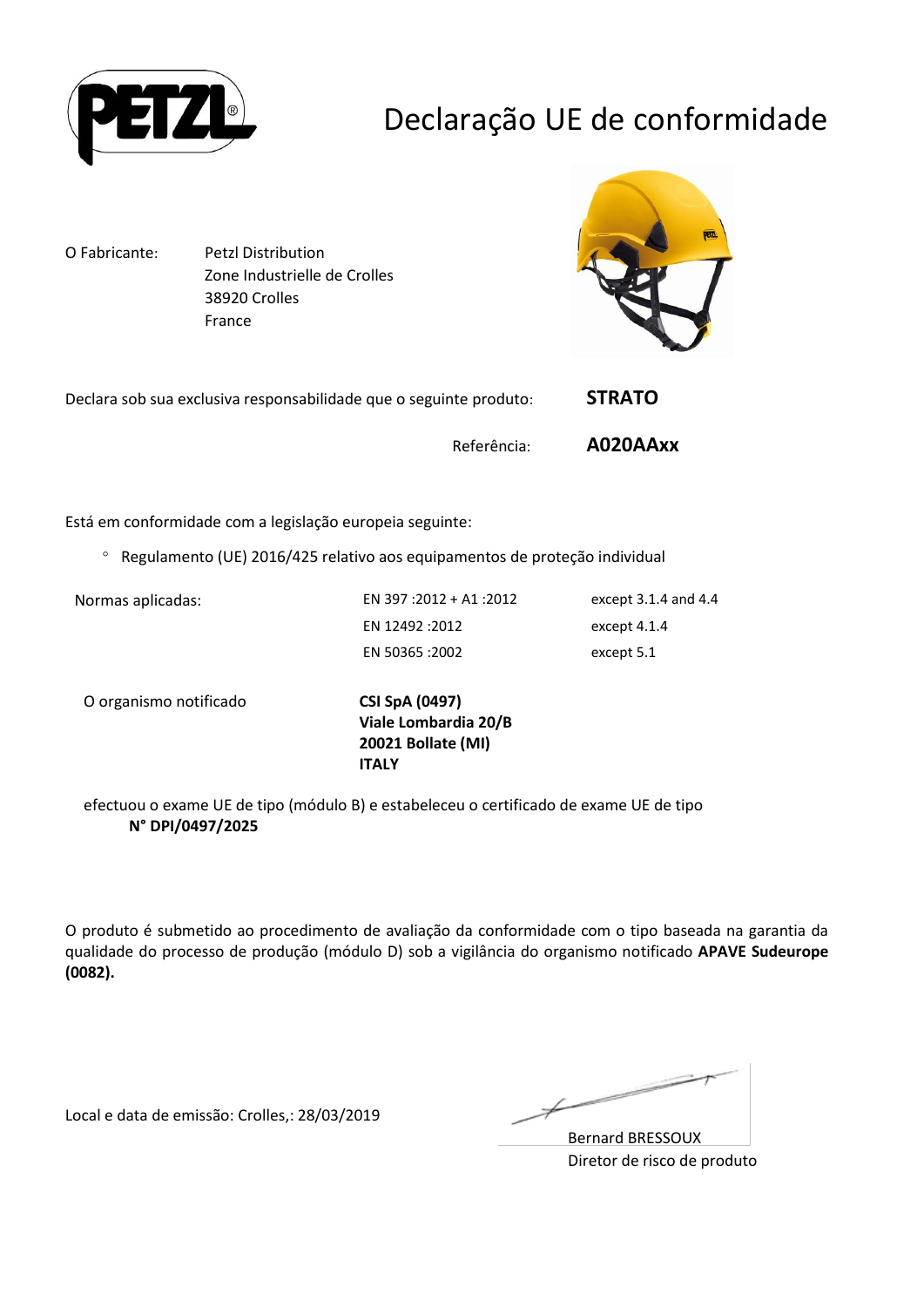

## EU-conformiteitsverklaring

Fabrikant: Petzl Distribution Zone Industrielle de Crolles 38920 Crolles France



| Verklaart op eigen verantwoording dat het volgende product: |             | <b>STRATO</b> |
|-------------------------------------------------------------|-------------|---------------|
|                                                             | Referentie: | A020AAxx      |

Voldoet aan de volgende Europese bepalingen:

Verordening (EU) 2016/425 betreffende persoonlijke beschergsmiddelen

Toegepaste normen: EN 397 :2012 + A1 :2012 except 3.1.4 and 4.4 EN 12492 :2012 except 4.1.4 EN 50365 :2002 except 5.1

De aangemelde **CSI SpA (0497)**

**Viale Lombardia 20/B 20021 Bollate (MI) ITALY**

instantie heeft het EU-typeonderzoek (module B) verricht en het certificaat van het EU-typeonderzoek afgegeven

#### **N° DPI/0497/2025**

Het product is onderworpen aan de conformiteitsbeoordelingsprocedure aangaande de conformiteit met het type op basis van kwaliteitsborging van het productieproces (module D) onder toezicht van de aangemelde instantie **APAVE Sudeurope (0082).**

Plaats en datum van afgifte: Crolles,: 28/03/2019

 $\overbrace{\phantom{aaaaa}}^{x}$ 

Bernard BRESSOUX Directeur van risico produkt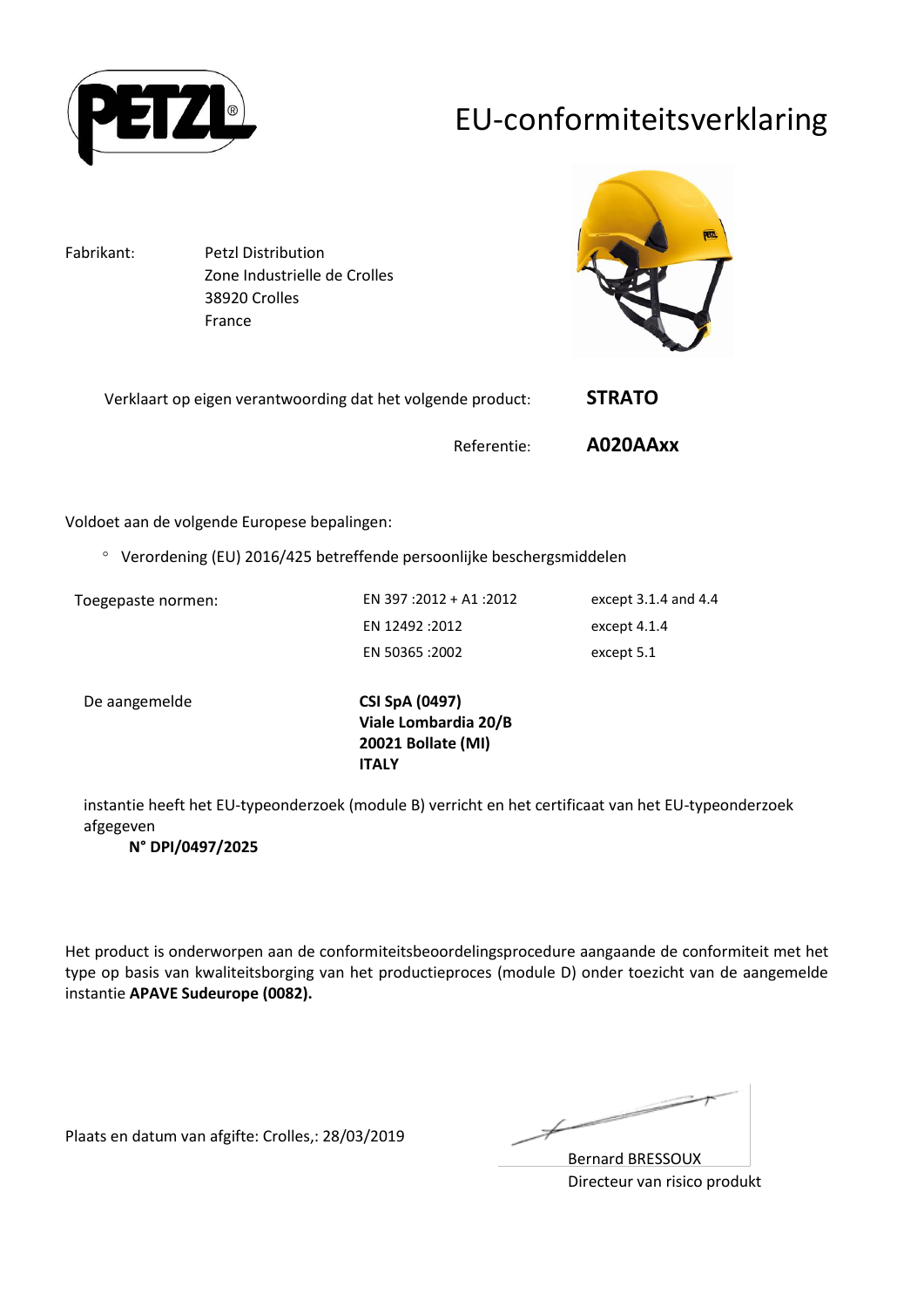

## EU-försäkran om överensstämmelse

Tillverkare: Petzl Distribution Zone Industrielle de Crolles 38920 Crolles France



| Under eget ansvar, tillkännager att följande produkt: | <b>STRATO</b> |
|-------------------------------------------------------|---------------|
| Produkt referens:                                     | A020AAxx      |

Motsvarar följande Europeisk lagstiftning:

Förordning (EU) 2016/425 om personlig skyddsutrustning

Standarder som används: EN 397 :2012 + A1 :2012 except 3.1.4 and 4.4 EN 12492 :2012 except 4.1.4 EN 50365 :2002 except 5.1

Den anmälda organ **CSI SpA (0497)**

**Viale Lombardia 20/B 20021 Bollate (MI) ITALY**

har utfört EU typprövning (modul B) och utfärdat EU typintyget **N° DPI/0497/2025**

Produkten omfattas av förfarande för bedömning av överensstämmelse med typ som grundar sig på kvalitetssäkring av produktionen (modul D) under överinseende av ett anmält organ **APAVE Sudeurope (0082).**

Ort och datum för utfärdande: Crolles,: 28/03/2019

Ł

Bernard BRESSOUX Direktör för produktrisk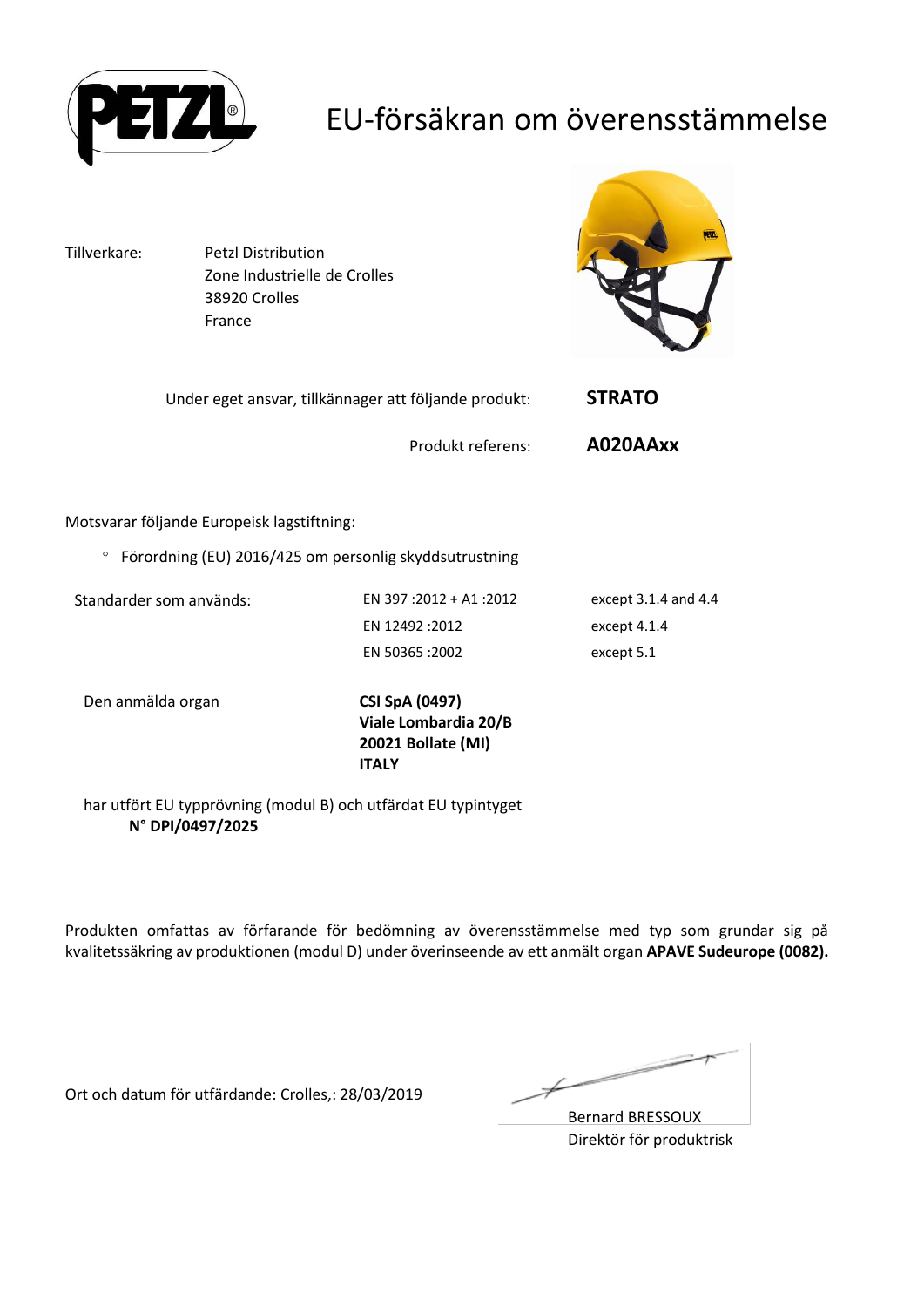

#### EU-vaatimustenmukaisuusvakuutus

Valmistaja: Petzl Distribution Zone Industrielle de Crolles 38920 Crolles France



| vakuuttaa yksinomaan omalla vastuullaan, että seuraava tuote: |                                               | <b>STRATO</b>            |
|---------------------------------------------------------------|-----------------------------------------------|--------------------------|
|                                                               | Tuotekoodi:                                   | A020AAxx                 |
|                                                               |                                               |                          |
| Täyttää seuraavien direktiivien vaatimukset:                  |                                               |                          |
| Asetus (EU) 2016/425 henkilönsuojaimista<br>$\circ$           |                                               |                          |
| On seuraavien standardien mukainen:                           | EN 397:2012 + A1:2012                         | except $3.1.4$ and $4.4$ |
|                                                               | EN 12492 : 2012                               | except 4.1.4             |
|                                                               | EN 50365 :2002                                | except 5.1               |
| Ilmoitetun laitoksen on                                       | <b>CSI SpA (0497)</b><br>Viale Lombardia 20/B |                          |

suorittava taho on tehnyt EU:n tyyppitarkastuksen (moduuli B) ja on myöntänyt EU:n tyyppitarkastussertifikaatin **N° DPI/0497/2025**

**ITALY**

**20021 Bollate (MI)**

Tuotteeseen sovelletaan arviointimenettelyä, joka kohdistuu tyyppiä koskevan vaatimuksenmukaisuuden varmistamiseen ja joka perustuu tuotantoprosessin laadunvarmistukseen (moduuli D) tyyppitarkastuksen suorittavan tahon valvonnan alaisena **APAVE Sudeurope (0082).**

Antamispaikka ja -päivämäärä: Crolles,: 28/03/2019

Ì

Bernard BRESSOUX Tuoteriskijohtaja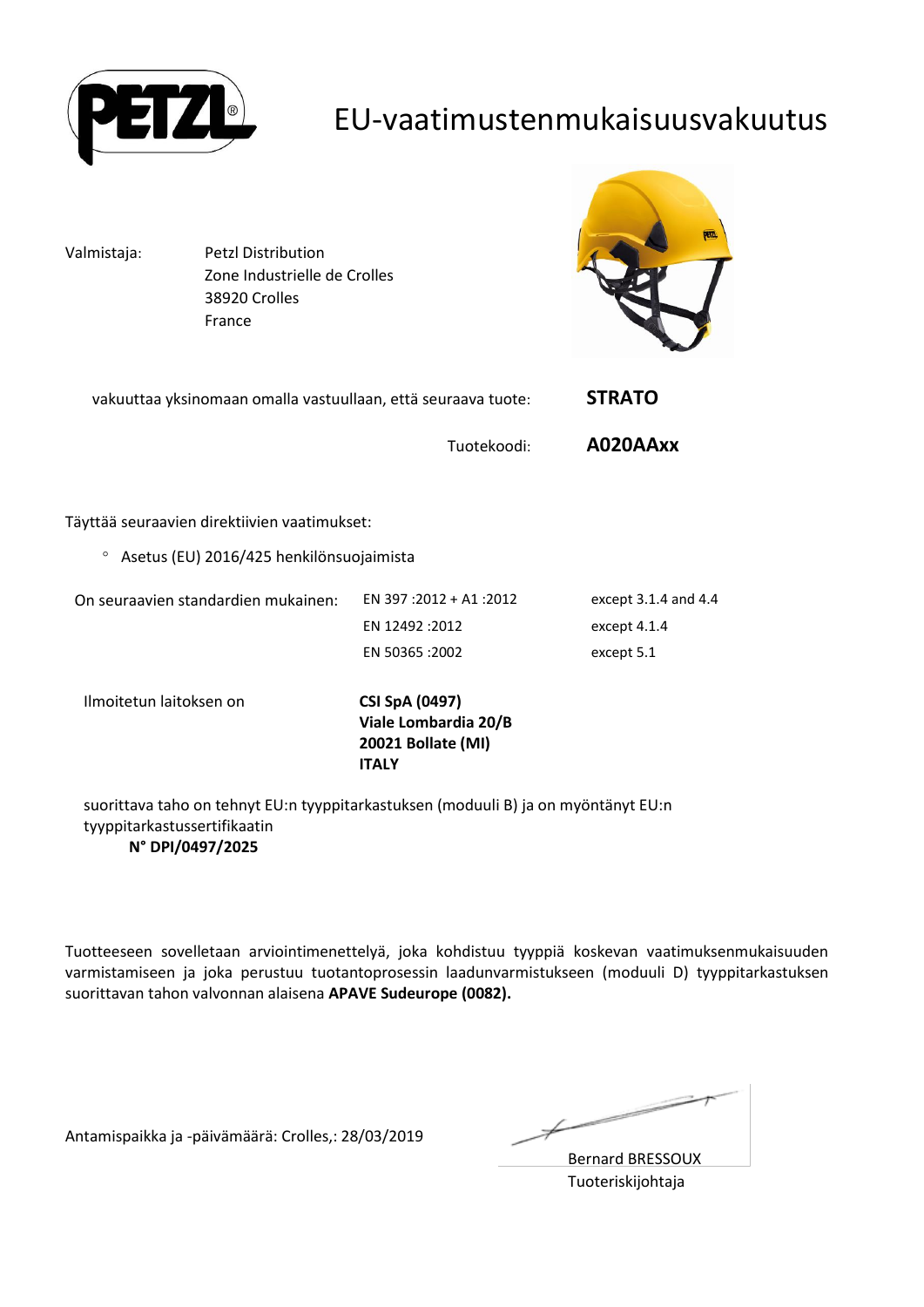

#### EU samsvarserklæring

Produsent: Petzl Distribution Zone Industrielle de Crolles 38920 Crolles France



| Erklærer med fullt ansvar at det følgende produktet: | <b>STRATO</b> |  |
|------------------------------------------------------|---------------|--|
|                                                      |               |  |

Møter følgende europeiske reguleringer:

EU regulativ 2016/425 for personlig verneutstyr.

Gjeldende standarder: EN 397 :2012 + A1 :2012 except 3.1.4 and 4.4 EN 12492 :2012 except 4.1.4 EN 50365 :2002 except 5.1

Referanse: **A020AAxx**

Det tekniske kontrollorganet **CSI SpA (0497)**

**Viale Lombardia 20/B 20021 Bollate (MI) ITALY**

har utført EU typekontroll (modul B) og har etablert EU typekontroll sertifikat **N° DPI/0497/2025**

Produktet er underlagt vurderingsprosedyrer for konformitet i forhold til type basert på forsikringer om kvalitet i produksjonsprosessen(modul D), under tilsyn av det tekniske kontrollorganet **APAVE Sudeurope (0082).**

Sted og dato for utstedelse: Crolles,: 28/03/2019

Ł

Bernard BRESSOUX Produktrisiko Direktør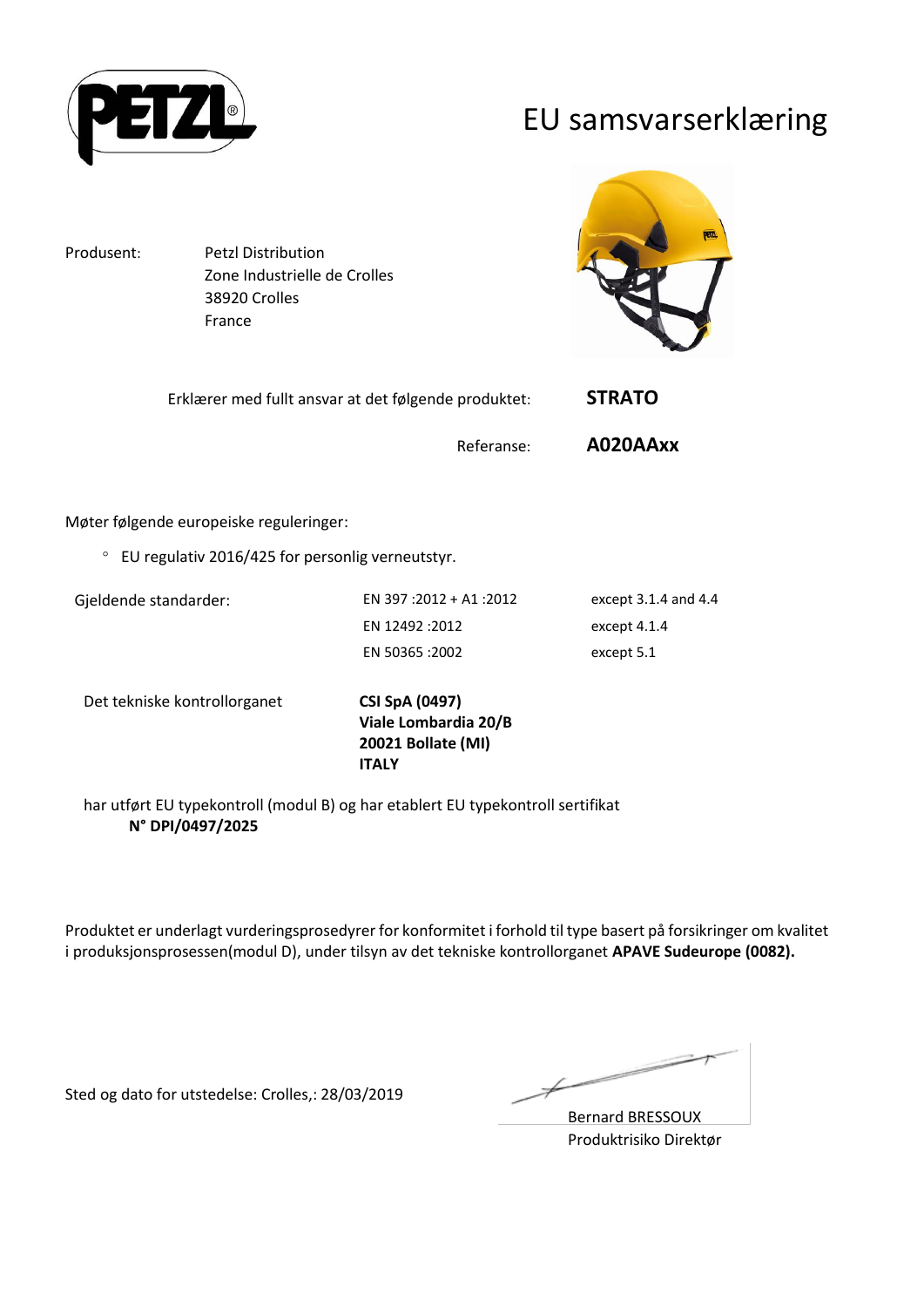

# EU prohlášení o shodě

Výrobce: Petzl Distribution Zone Industrielle de Crolles 38920 Crolles France



| Prohlašuje, na svoji plnou odpovědnost, že následující produkt: |                  | <b>STRATO</b> |
|-----------------------------------------------------------------|------------------|---------------|
|                                                                 | Kódové označení: | A020AAxx      |

Splňuje následující Evropské směrnice:

Tento produkt splňuje Nařízení (EU) 2016/425 o osobních ochranných prostředcích.

Aplikované normy: <br>EN 397 :2012 + A1 :2012 except 3.1.4 and 4.4 EN 12492 :2012 except 4.1.4 EN 50365 :2002 except 5.1

Oznámená instituce **CSI SpA (0497)**

**Viale Lombardia 20/B 20021 Bollate (MI) ITALY**

provedla přezkoušení typu EU (modul B) a vydala certifikát EU o přezkoušení typu **N° DPI/0497/2025**

Výrobek podléhá postupu posuzování shody s typem na základě zajištění jakosti výrobního procesu (modul D), pod dohledem oznámené instituce **APAVE Sudeurope (0082).**

Místo a datum vydání: Crolles,: 28/03/2019

 $\overline{\phantom{1}}$ Ł

Bernard BRESSOUX Ředitel rizik produktů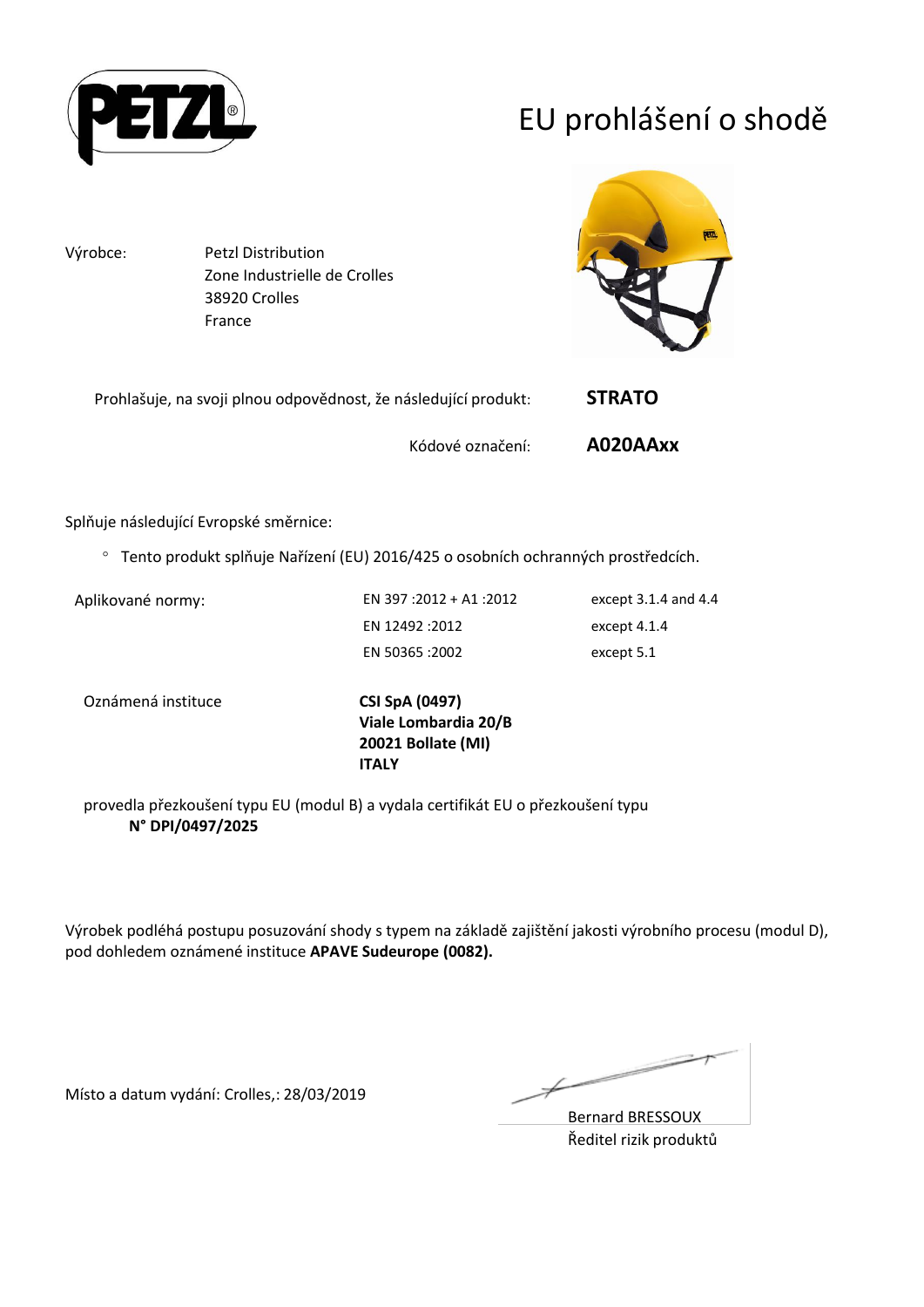

## Deklaracja zgodności UE

Producent: Petzl Distribution Zone Industrielle de Crolles 38920 Crolles France



| Deklaruje na swoją wyłączną odpowiedzialność, że następujący produkt: STRATO |          |
|------------------------------------------------------------------------------|----------|
| Kod:                                                                         | A020AAxx |

Jest zgodny z następującym prawodawstwem europejskim:

Rozporządzenie (UE) 2016/425 w sprawie środków ochrony indywidualnej.

Zastosowane normy: EN 397 :2012 + A1 :2012 except 3.1.4 and 4.4 EN 12492 :2012 except 4.1.4 EN 50365 :2002 except 5.1

Jednostka notyfikowana **CSI SpA (0497)**

**Viale Lombardia 20/B 20021 Bollate (MI) ITALY**

przeprowadziła badanie typu UE (moduł B) i wydała certyfikat badania typu UE **N° DPI/0497/2025**

Produkt podlega procedurze oceny zgodności z typem w oparciu o zapewnienie jakości procesu produkcji (moduł D) pod nadzorem jednostki notyfikującej **APAVE Sudeurope (0082).**

Miejsce i data wydania: Crolles,: 28/03/2019

 $\overline{\phantom{a}}$ Ł

Bernard BRESSOUX Dyrektor ryzyka produktu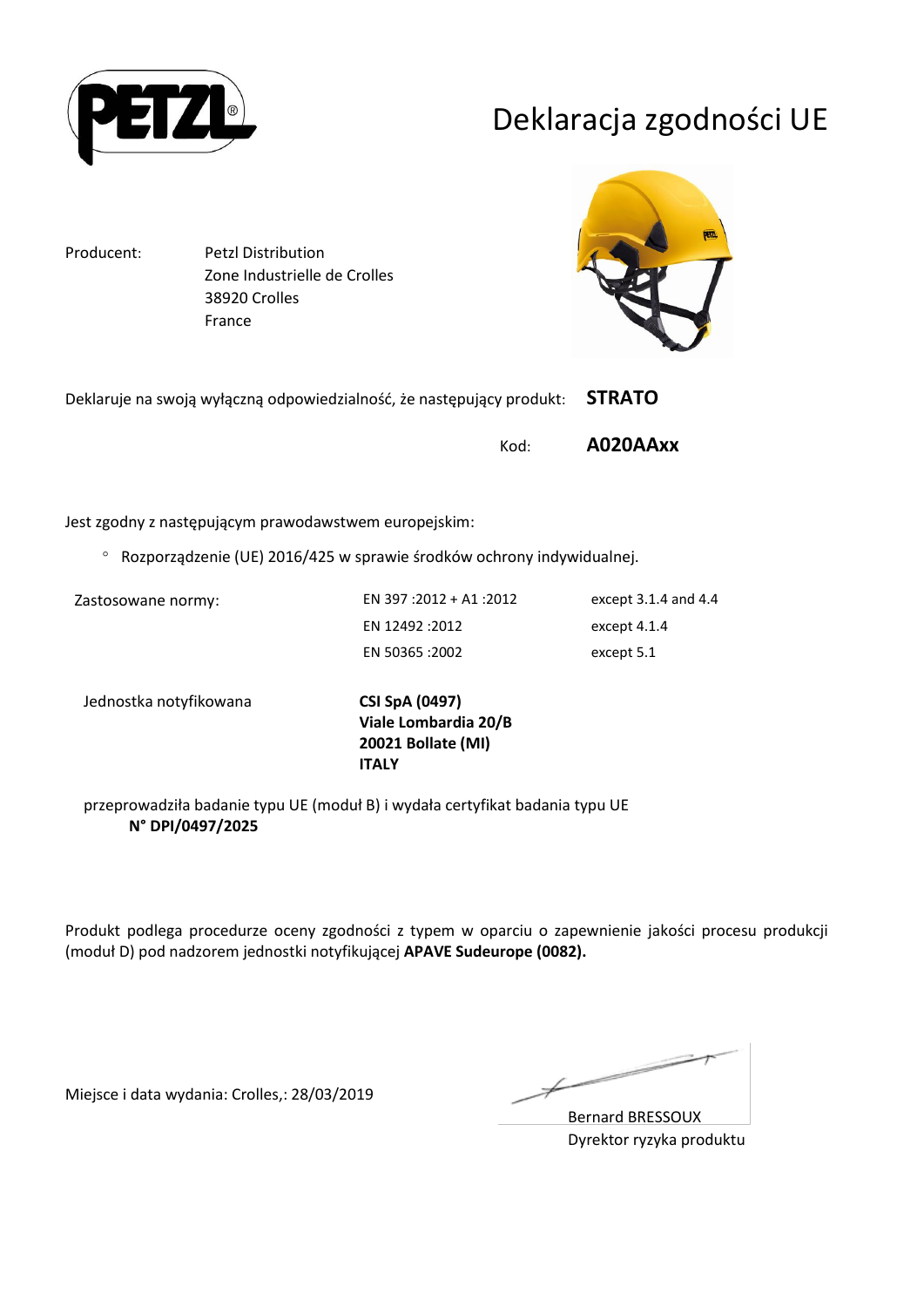

## EU izjava o skladnosti

Proizvajalec: Petzl Distribution Zone Industrielle de Crolles 38920 Crolles France



| S polno odgovornostjo izjavlja, da izdelek: | <b>STRATO</b> |
|---------------------------------------------|---------------|
|                                             |               |

Oznaka izdelka: **A020AAxx**

Ustreza naslednjim evropskim predpisom:

Uredba (EU) 2016/425 o osebni varovalni opremi.

Veljavni standardi: EN 397 :2012 + A1 :2012 except 3.1.4 and 4.4 EN 12492 :2012 except 4.1.4 EN 50365 :2002 except 5.1

Priglašeni organ **CSI SpA (0497)**

**Viale Lombardia 20/B 20021 Bollate (MI) ITALY**

je opravil EU-pregled tipa (modul B) in izdal certifikat o EU-pregledu tipa **N° DPI/0497/2025**

Izdelek je predmet postopka presoje za skladnost s tipom na podlagi zagotavljanja kakovosti proizvodnega procesa (modul D), pod nadzorom priglašenega organa **APAVE Sudeurope (0082).**

Kraj in datum izdaje: Crolles,: 28/03/2019

Ł

Bernard BRESSOUX Direktor tveganj proizvode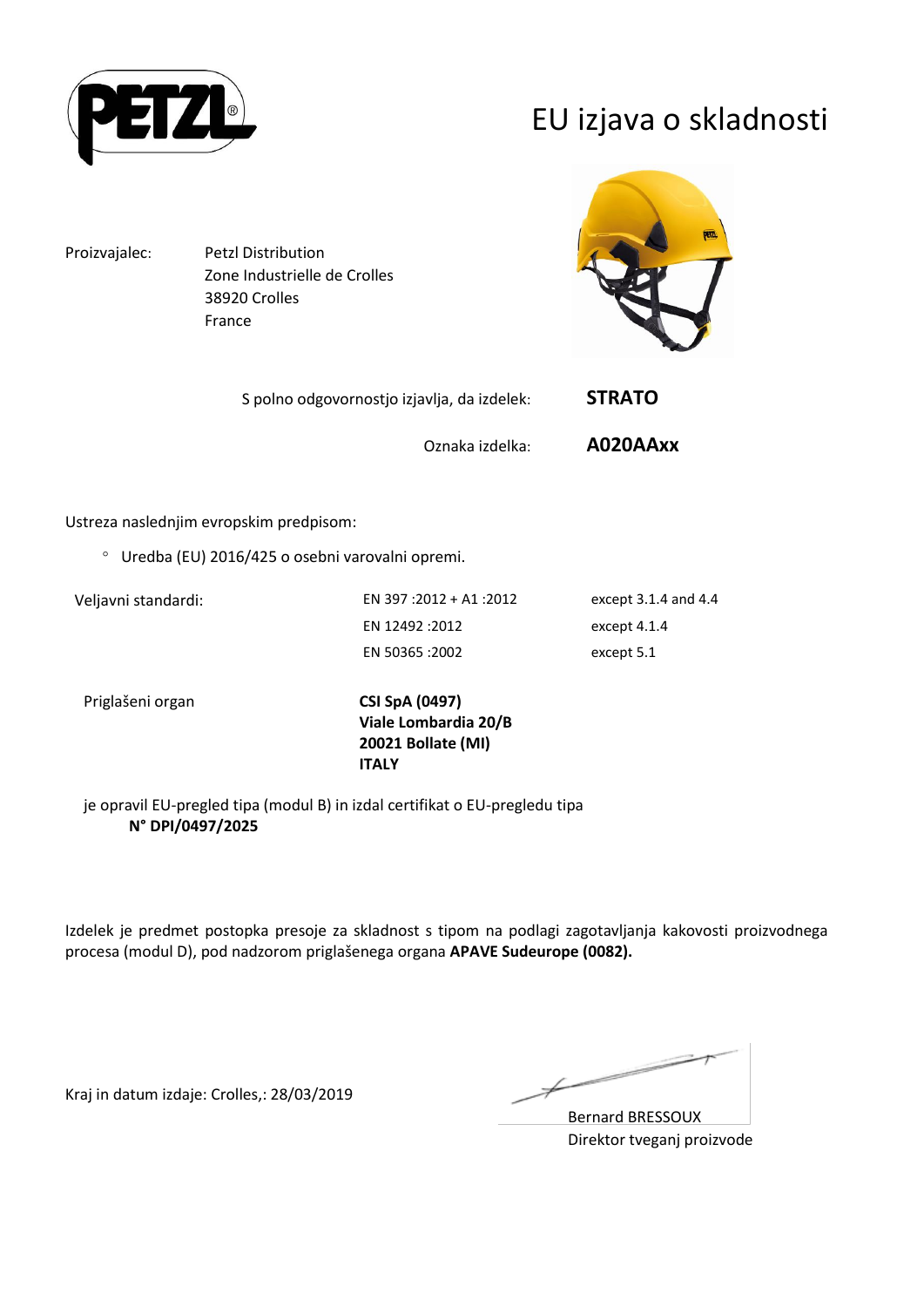

# EU megfelelőségi nyilatkozat

A gyártó: Petzl Distribution Zone Industrielle de Crolles 38920 Crolles France



| Ezúton nyilatkozik, hogy a következő termék: | <b>STRATO</b> |
|----------------------------------------------|---------------|
|                                              |               |

Cikkszám: **A020AAxx**

Megfelel a következő európai szabványoknak:

2016/425 számú (EU) rendelet az egyéni védőeszközökről.

Alaklamazandó előírások: EN 397 :2012 + A1 :2012 except 3.1.4 and 4.4 EN 12492 :2012 except 4.1.4 EN 50365 :2002 except 5.1

A notifikált szervezet **CSI SpA (0497)**

**Viale Lombardia 20/B 20021 Bollate (MI) ITALY**

elvégzi az EU-típusvizsgálatot (B. modul) és kiállítja az EU minőségtanúsítványt **N° DPI/0497/2025**

A terméket notifikált szervezet ellenőrzése alatt a gyártási folyamat minőségbiztosításán alapuló típusmegfelelőségi vizsgálatnak vetik alá (D. Modul) **APAVE Sudeurope (0082).**

A kiállítás helye és dátuma: Crolles,: 28/03/2019

 $\overline{\phantom{a}}$ Ł

Bernard BRESSOUX Termék kockázati igazgató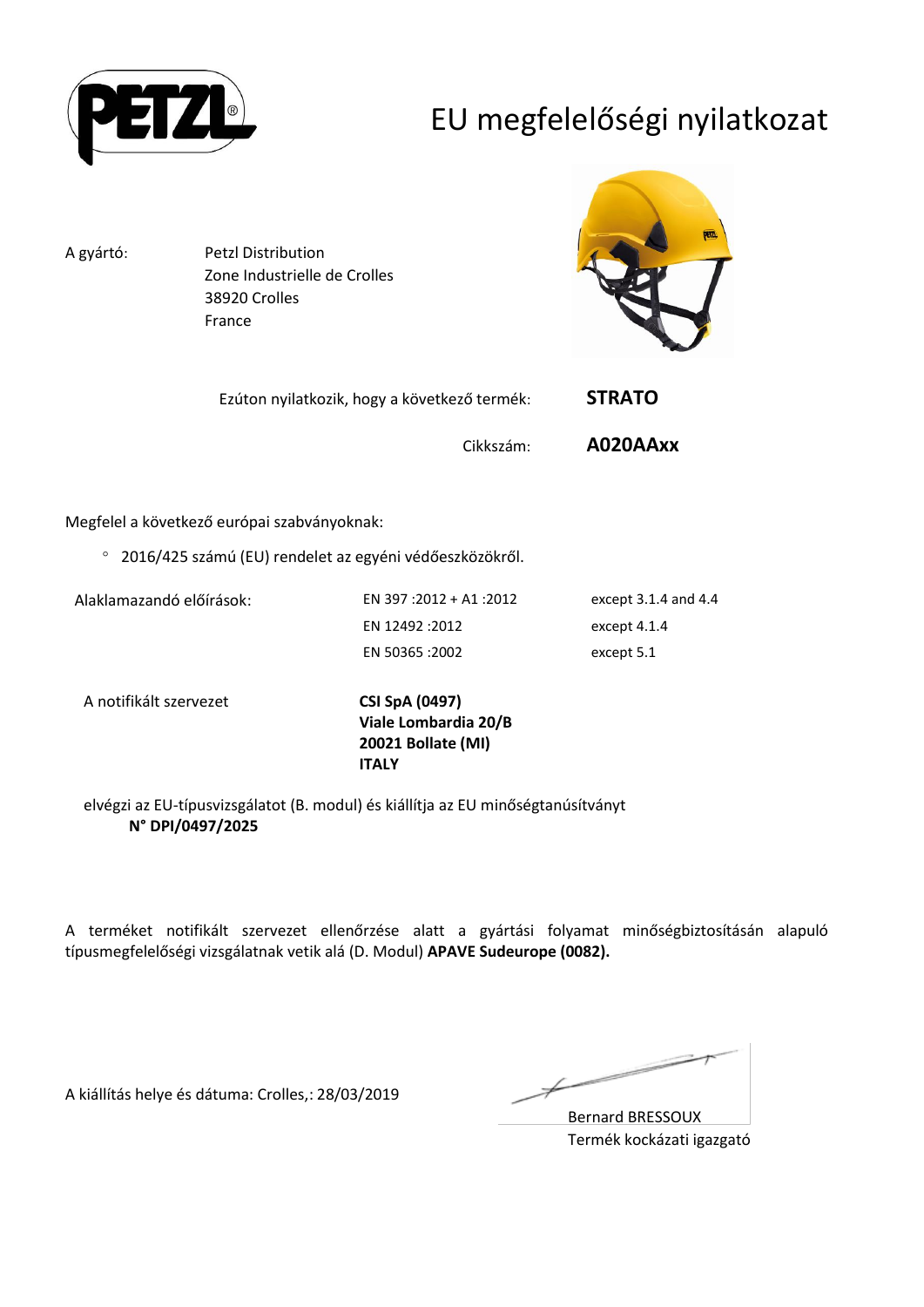

### Декларация ЕС за съответствие

Производителят: Petzl Distribution Zone Industrielle de Crolles 38920 Crolles France



| Декларира под своя лична отговорност, че продуктът: |                   | <b>STRATO</b> |
|-----------------------------------------------------|-------------------|---------------|
|                                                     | Референтен номер: | A020AAxx      |

Е в съответствие със следните европейски нормативни документи:

Регламент (ЕС) 2016/425 относно личните предпазни средства.

Приложими стандарти: EN 397 :2012 + A1 :2012 except 3.1.4 and 4.4 EN 12492 :2012 except 4.1.4 EN 50365 :2002 except 5.1

Нотифицираният орган **CSI SpA (0497)**

**Viale Lombardia 20/B 20021 Bollate (MI) ITALY**

е осъществил изследване ЕС на типа (модул В) и е издал сертификат за изпитание ЕС на типа **N° DPI/0497/2025**

Продуктът е преминал процедура за изследване съответствието на типа въз основа на осигуряване на качеството на производството (модул D) под контрола на нотифициран орган **APAVE Sudeurope (0082).**

място и дата на издаване: Crolles,: 28/03/2019

 $\not\!\!\!\!/$ 

Bernard BRESSOUX директор на риска за продукти